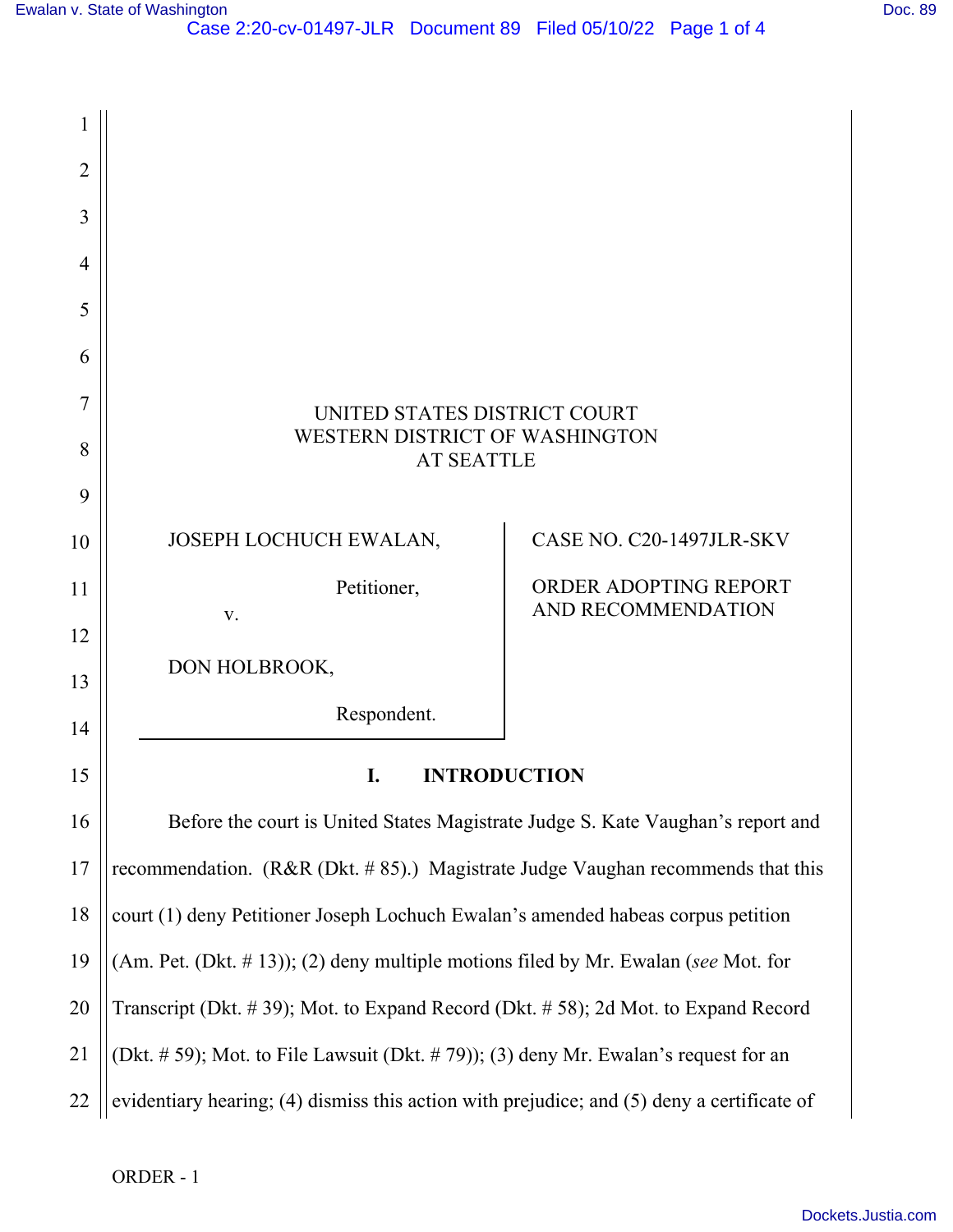1 2 3 4 5 6 7 appealability. (*See generally* R&R.) Mr. Ewalan, who is proceeding *in forma pauperis* ("IFP") and *pro se* in this matter, filed timely objections to the report and recommendation, along with an affidavit and multiple exhibits.<sup>[1](#page-1-0)</sup> (Obj. (Dkt. #86); Aff. (Dkt. # 87); Exs. (Dkt. # 88).) Having carefully reviewed all of the foregoing, along with all other relevant documents, and the governing law, the court ADOPTS Magistrate Judge Vaughan's report and recommendation; DENIES Mr. Ewalan's objections; and DISMISSES Mr. Ewalan's amended habeas corpus petition with prejudice.

## **II. ANALYSIS**

9 10 11 12 13 14 15 16 17 A district court has jurisdiction to review a Magistrate Judge's report and recommendation on dispositive matters. Fed. R. Civ. P. 72(b). "The district judge must determine de novo any part of the magistrate judge's disposition that has been properly objected to." *Id.*; *United States v. Reyna-Tapia*, 328 F.3d 1114, 1121 (9th Cir. 2003) (en banc). Upon review, "[a] judge of the court may accept, reject, or modify, in whole or in part, the findings or recommendations made by the magistrate judge." 28 U.S.C. § 636(b)(1). Because Mr. Ewalan is proceeding *pro se*, the court must interpret his petition and objections liberally. *See Bernhardt v. Los Angeles Cnty.*, 339 F.3d 920, 925 (9th Cir. 2003).

18 19 20 In her report and recommendation, Magistrate Judge Vaughan carefully reviewed the fourteen grounds for relief asserted by Mr. Ewalan in his amended habeas corpus petition. (*See* R&R at 4-6 (listing the fourteen grounds for relief); Am. Pet.) She

21

8

<span id="page-1-0"></span><sup>22</sup>  <sup>1</sup> Respondent Don Holbrook has neither filed objections nor responded to Mr. Ewalan's objections. (*See generally* Dkt.)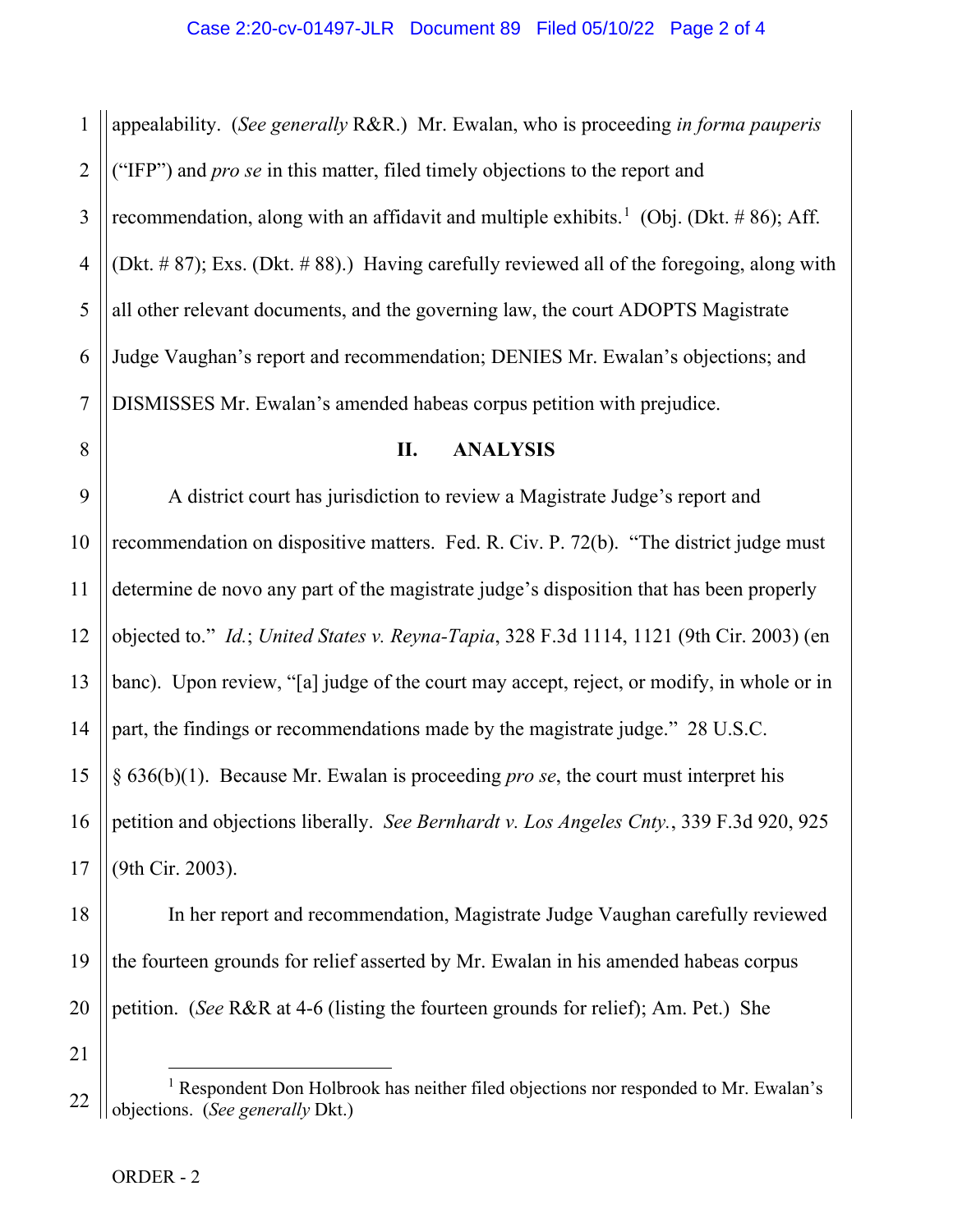1 2 3 4 5 6 7 8 9 10 11 12 recommends that the court find that grounds 2, 9, 13, and 14 are barred for failure to exhaust and are procedurally defaulted (*id.* at 6-17) and that the remaining grounds fail on the merits (*id.* at 17-59). She further recommends that the court deny Mr. Ewalan's multiple motions to expand the record, for an evidentiary hearing and "to file a lawsuit." (*Id.* at 59-67.) Finally, she recommends that the court deny a certificate of appealability for failure to make "a substantial showing of the denial of a constitutional right." (*Id.* at 67 (quoting 28 U.S.C.  $\S$  2253(c)(3)).) The court has thoroughly examined the report and recommendation, Mr. Ewalan's objections thereto, and the balance of the record before it. On de novo review, the court finds Magistrate Judge Vaughan's reasoning persuasive in light of that record. Therefore, the court independently denies Mr. Ewalan's objections and motions for the same reasons set forth in Magistrate Judge Vaughan's report and recommendation.

13

14

15

16

17

22

## **III. CONCLUSION**

For the foregoing reasons, the court:

(1) ADOPTS the Report and Recommendation (Dkt. # 85) in its entirety; (2) DENIES Mr. Ewalan's amended petition for habeas corpus (Dkt. # 13) and

DISMISSES this action with prejudice;

18 19 20 21 (3) DENIES Mr. Ewalan's motions (a) to order Respondents to produce the court of appeal transcript (Dkt.  $# 39$ ); (b) for leave to expand the record under Rule 7 (Dkt.  $\# 58$ ); (c) to expand the record by two additional items (Dkt.  $\# 59$ ); and (d) to file a lawsuit (Dkt. # 79); and

(4) DENIES a certificate of appealability.

ORDER - 3